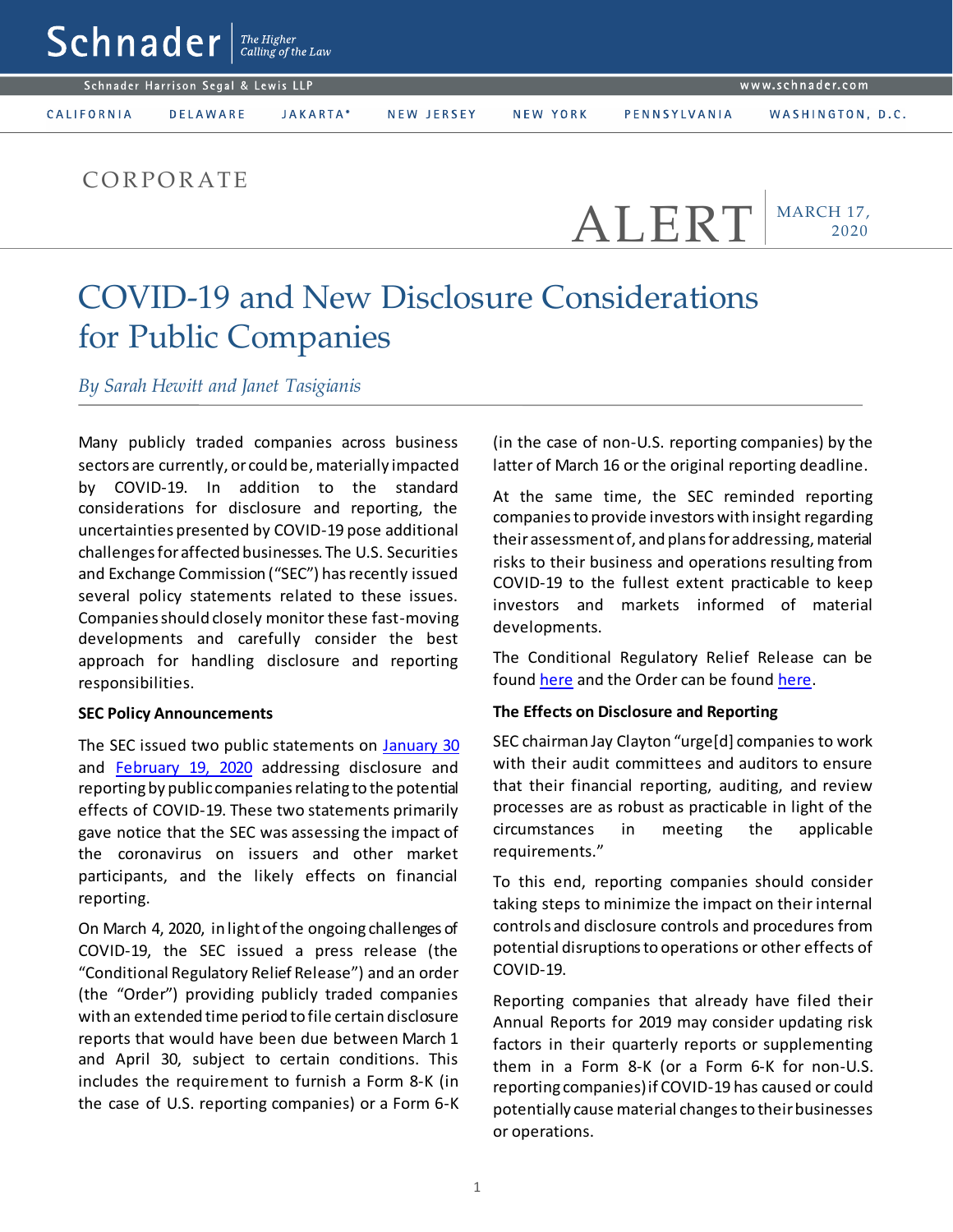Companies may consider making disclosures related to COVID-19 in their SEC filings within their risk factors section, their forward-looking statements legend, their business description, their Management's Discussion and Analysis of Financial Condition and Results of Operations (MD&A) section, and/or in a separate section directly addressing COVID-19.

SEC rules require companies to include more specific rather than generic risks related to their business which would also apply to any new risk factors as the effects of COVID-19 become clearer. This may include risk factors about the existing and potential impacts of COVID-19 on their businesses, such as: supply chain disruptions; environmental, social, and governance factors; changes in business operations in the U.S. and internationally; and changes in estimated company growth, revenue, profits, and other financial impacts. While most companies are considering the negative implications, some companies have included positive effects and predictions in their disclosures, citing projected increases in production and sales as a result of COVID-19.

Concurrent with a review of risk factors, reporting companies may also review their forward-looking statements. Chairman Clayton noted that "companies providing forward-looking information in an effort to keep investors informed about material developments, including known trends or uncertainties regarding coronavirus, can take steps to avail themselves of the safe harbor in Section 21E of the Exchange Act for forward looking statements." SEC rules suggest that for cautionary statements to be meaningful, they should be specific rather than generic.

Regulation S-K requires reporting companies to identify in the MD&A sections of their Annual and Quarterly Reports the known trends or uncertainties that will result in, or that are reasonably likely to result in, material changes in their liquidity, capital resources, results of operations, or net sales, revenues, or income from continuing operations. If COVID-19 could impact a reporting company's future financial performance, such impacts may be addressed in its MD&A, as well as other sections of filings.

The SEC reminded reporting companies that have "become aware of a risk related to the coronavirus that would be material to [their] investors, [they] should refrain from engaging in securities transactions with the public and take steps to prevent directors and officers . . . from initiating such transactions until investors have been appropriately informed about the risk." Further, the SEC cautioned reporting companies to avoid selective disclosures and to disseminate broadly all material information related to the impacts of COVID-19 on their businesses.

#### **Takeaways**

In light of COVID-19, companies may face challenging decisions about making disclosures or supplementing prior disclosures even when uncertainties exist. Examples of such circumstances may include:

- The company is uncertain about outcomes, but the outcomes could be material.
- COVID-19 has already impacted the business and may affect its future operations.
- The company is developing and implementing plans to respond to the impacts and risks, including actions taken to mitigate those risks.
- The company recently made disclosures that may now be incomplete based on newly learned information or based on new SEC guidance.

Reporting companies should seek guidance from their legal counsel, accountants, and auditors for any accounting specific disclosure obligations, and from the staff at the SEC if they have particular areas for concern.

*This Alert was based on information available at the time of publishing. It is subject to change. You should consult government websites and publications for the most up-to-date information.*